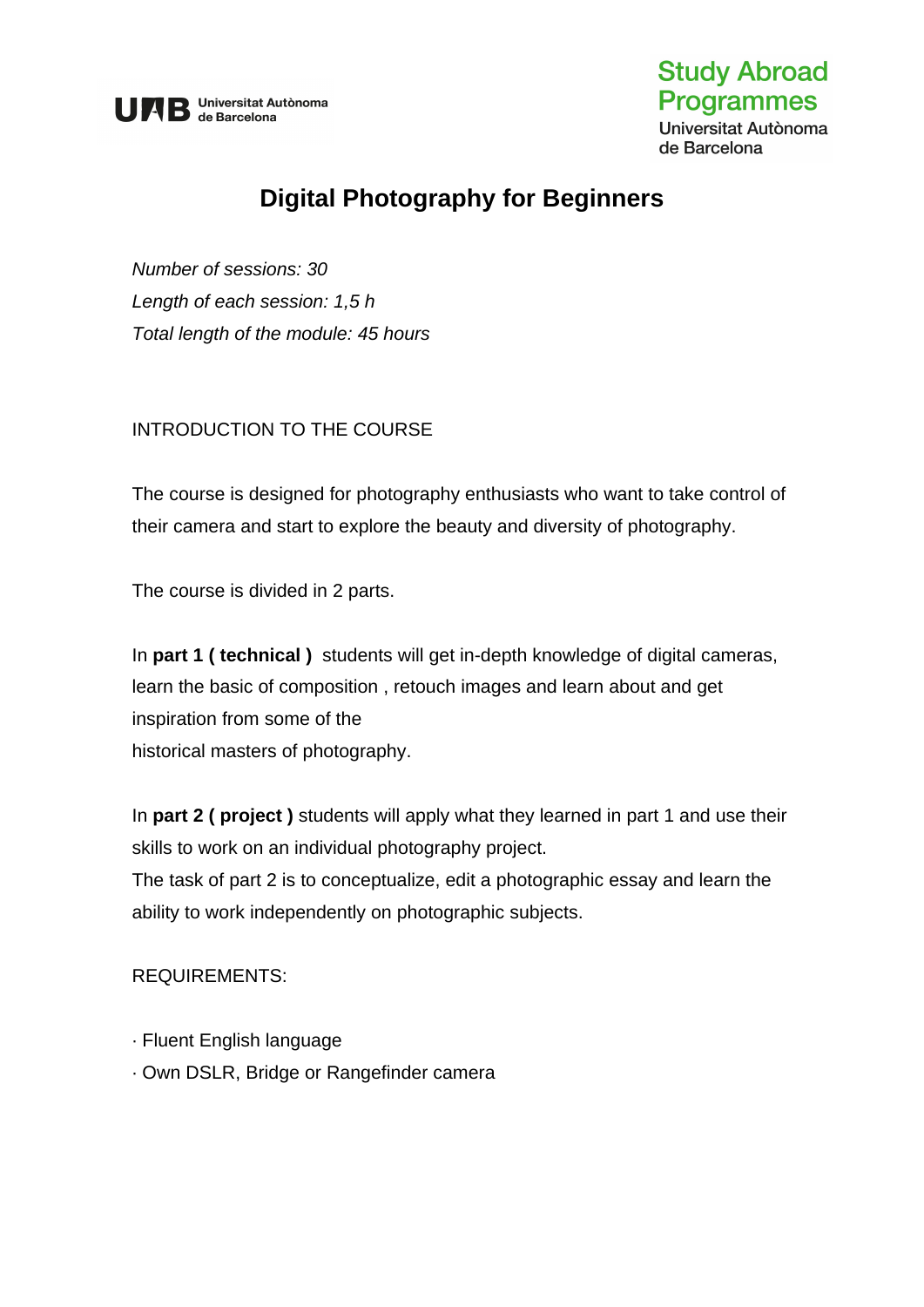

de Barcelona

#### CONTENTS:

## **Part 1 ( technical )**

#### **1. ) DSLR / Compact Cameras & Equipment**

- Digital camera anatomy
- Different types of cameras
- Camera functions: F stop, Shutter speed, depth of field and ISO
- Camera settings
- Flash light

Tasks: Test aperture, shutter speeds, lenses on a variety of subjects.

#### **2.) Composition**

- Camera angle
- Depth of field
- Using the right light
- Presentation
- Practise taking pictures
- Motion blur photography ( aperture control )
- High speed photography ( speed setting )

Tasks: Develop, expand and refine aesthetic and composition skills to create emotional impact.

#### **3.) Post-production**

- RAW, working with a digital ¨negative¨
- Digital workflow
- Image manipulation: Retouching, resizing, file size, colours, curves
- Image storage

Tasks: Understand working in the digital darkroom.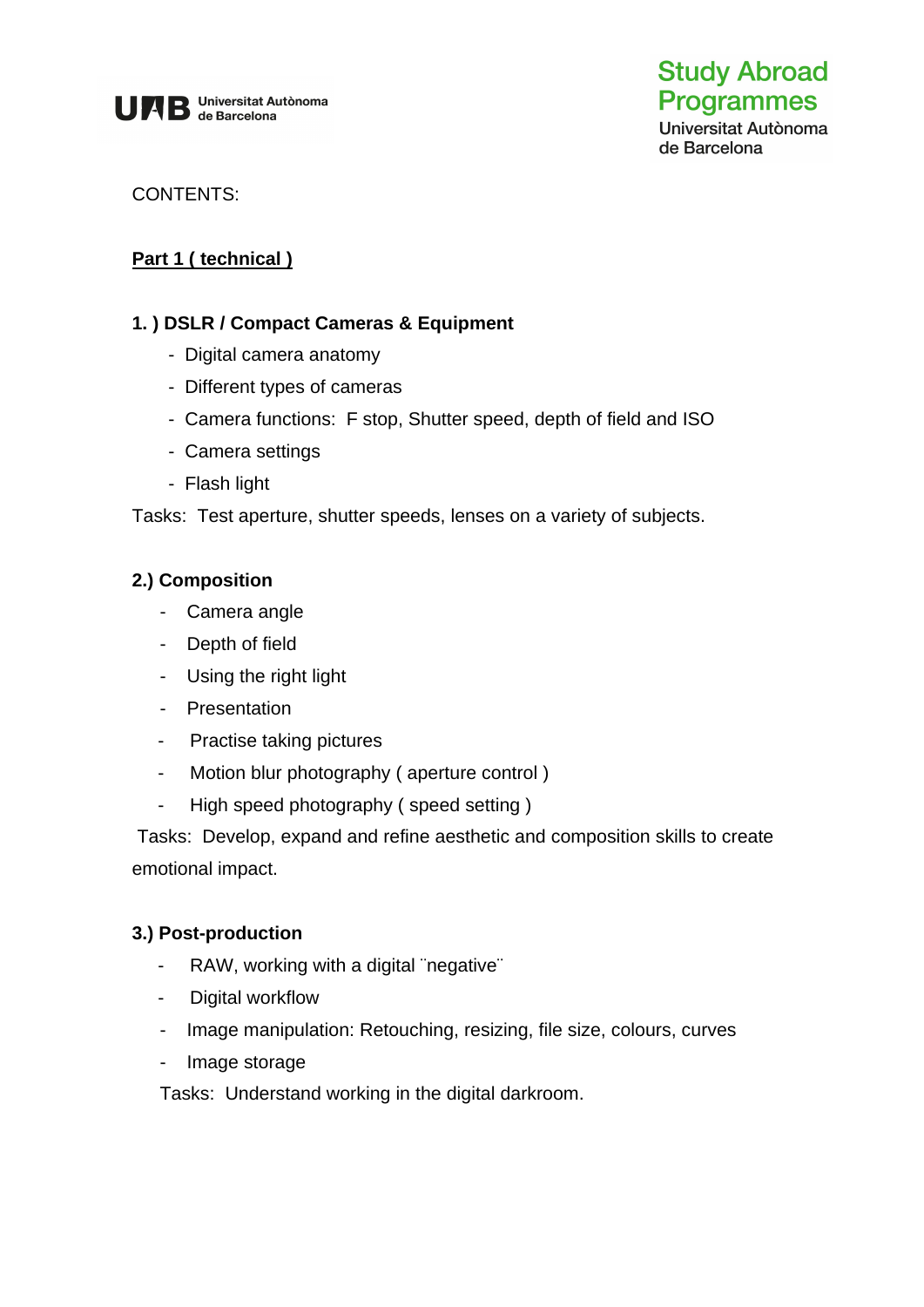

## **4. ) History of photography**

- Introduction to various artists.
- Different fields of photography: documentary, art, portrait, still life photography

Tasks: Examine the history of photography and get inspiration.

## **Part 2 ( project )**

## **1.) Introduction of the photography project : ¨ self-portraiture ¨**

- Self portraiture in photography history showing references, discussing ideas in the class room.

## **2.) Developing ideas**

- Students generate ideas and develop concepts. Presentation of sketch shoots will constantly be revised in class.

## **3.) Execution of the photos**

This stage will include the finalising of the main images and writing a statement.

## **4.) presentation**

A presentation of photographs taken for the photography project self-portraiture will be presented in the class room. The students explain their idea, which camera technique which composition guidelines they used and how they manipulated the images in post-production.

Handing in of a written statement .